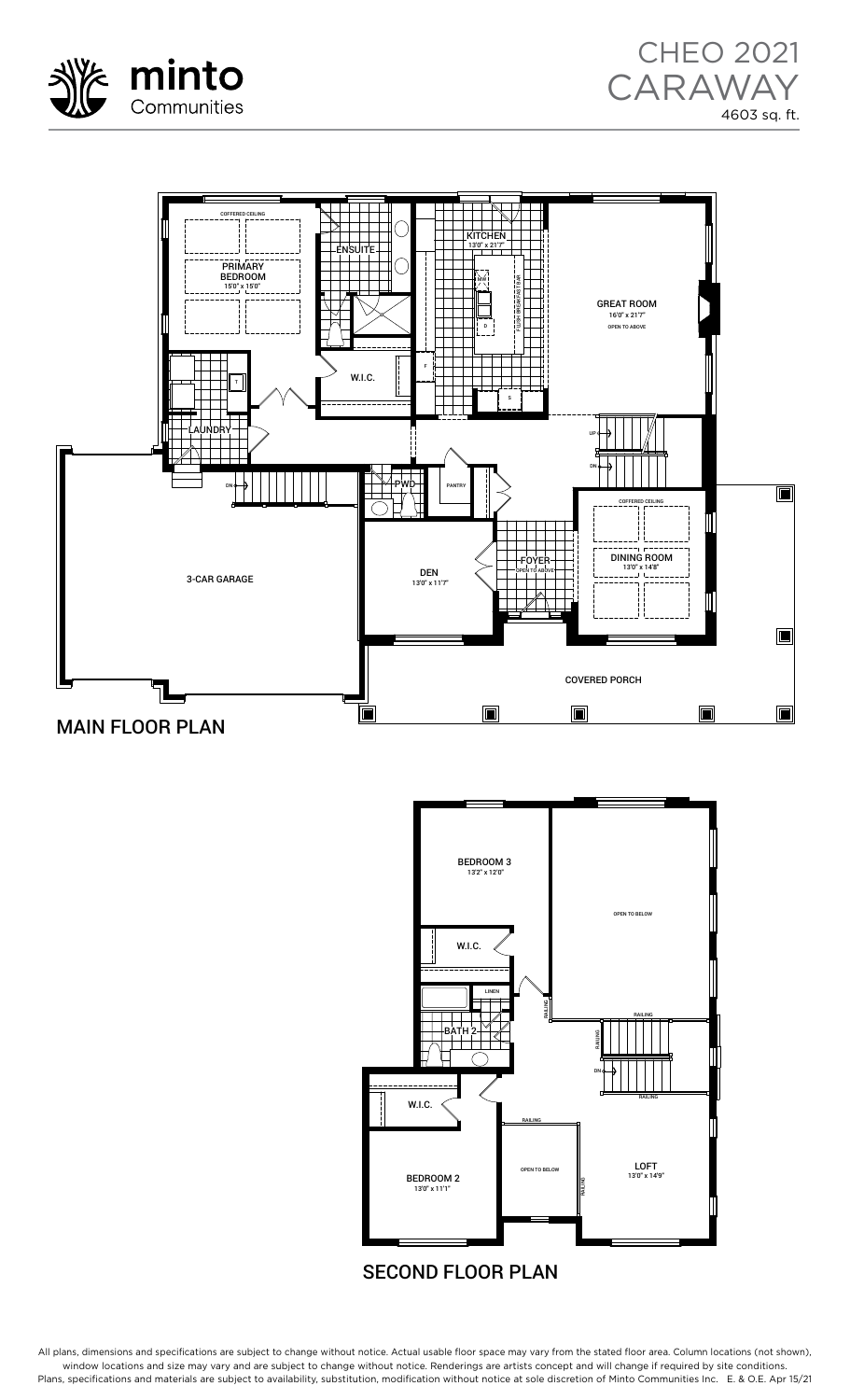





## BASEMENT PLAN

All plans, dimensions and specifications are subject to change without notice. Actual usable floor space may vary from the stated floor area. Column locations (not shown), window locations and size may vary and are subject to change without notice. Renderings are artists concept and will change if required by site conditions. what we call that the subject to divide model is the materials are subject to availability, substitution, modification without notice at sole discretion of Minto Communities Inc. E. & O.E. Apr 15/21